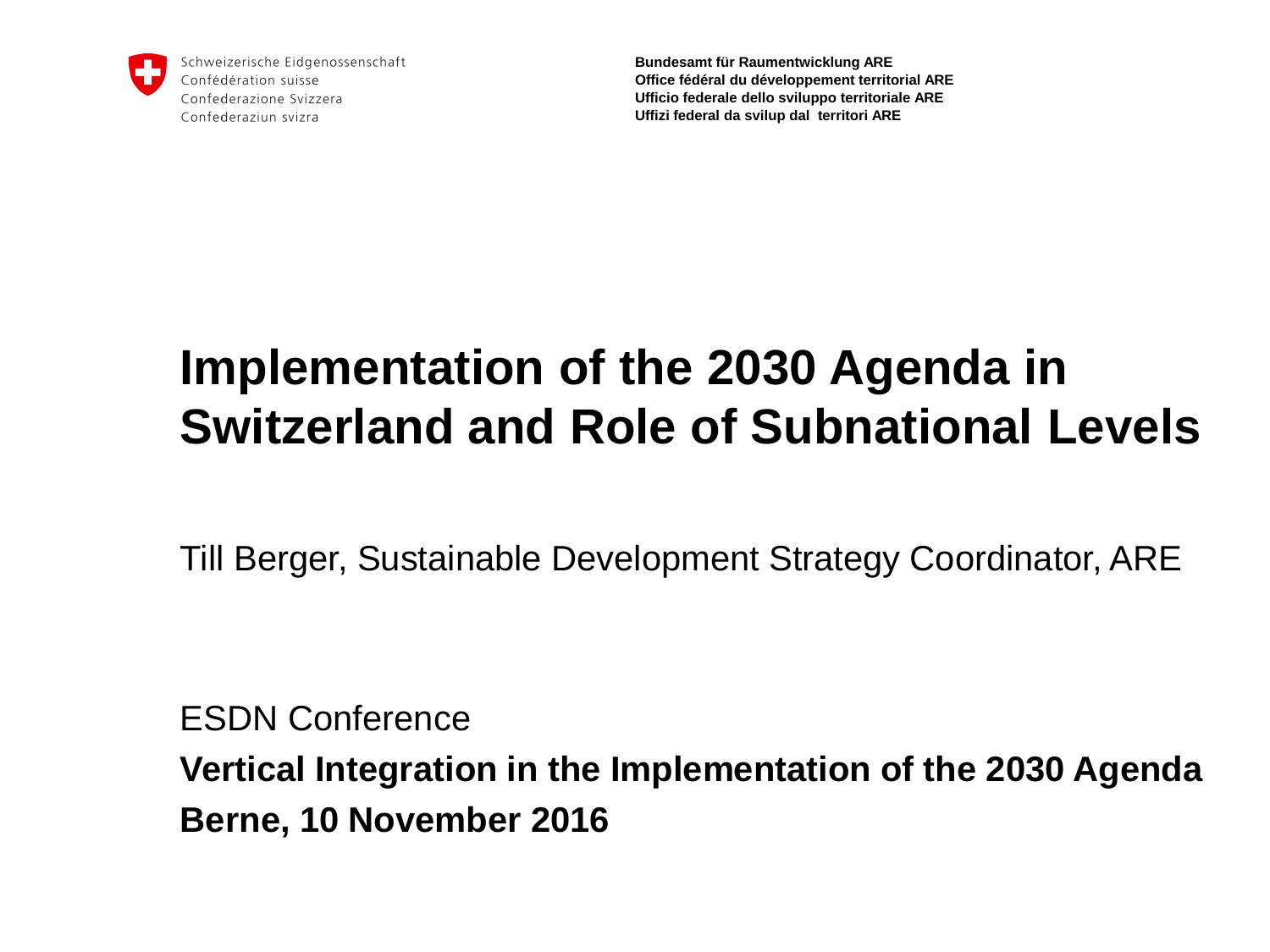## **Steps for Switzerland's**  IJ **Implementation of the 2030 Agenda**



Stakeholder-Involvement

**Reporting** 

ESDN Conference 2016 2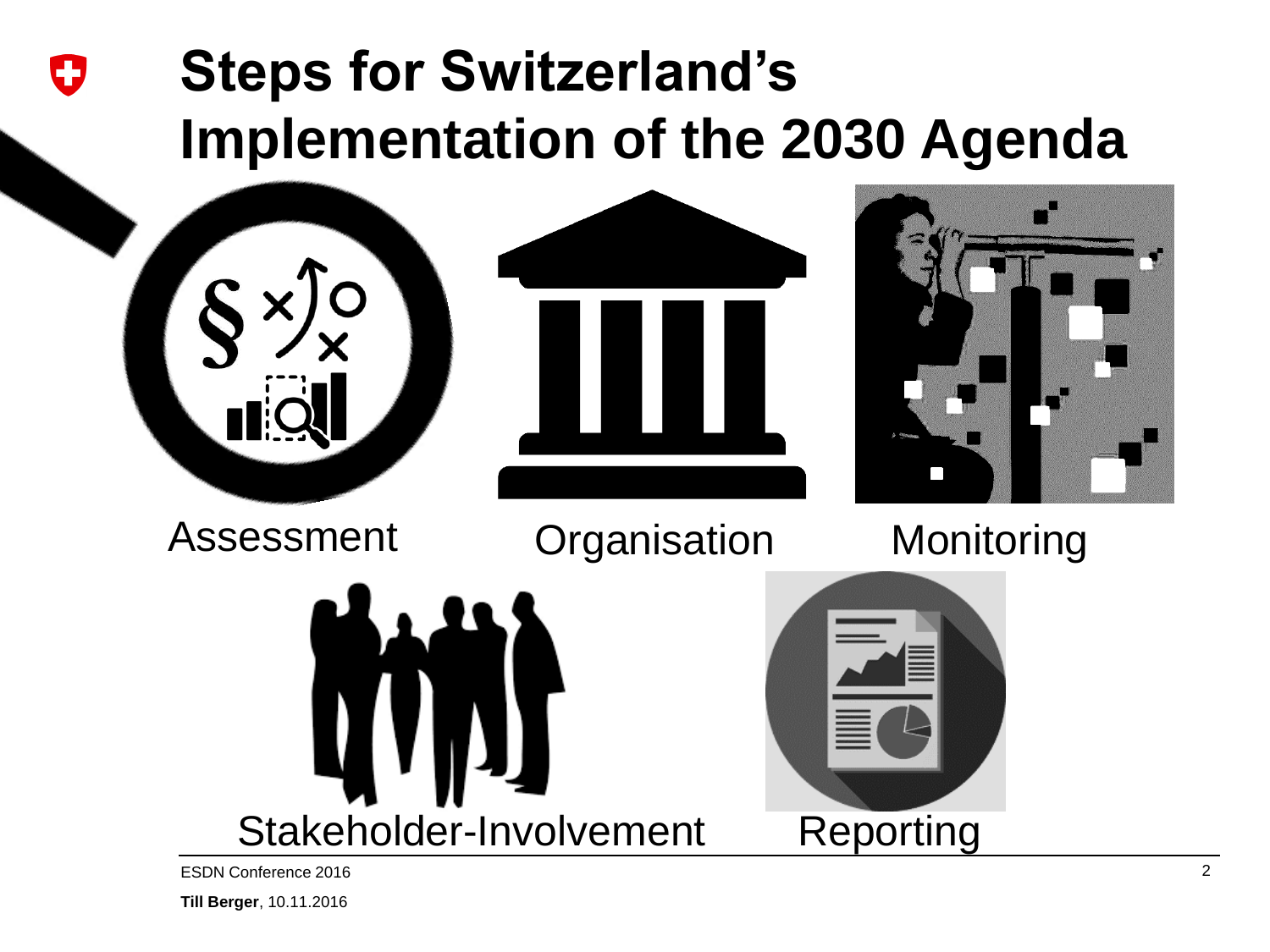### **Baseline-Assessment: Where are we**  0 **today? What are the gaps to close?**

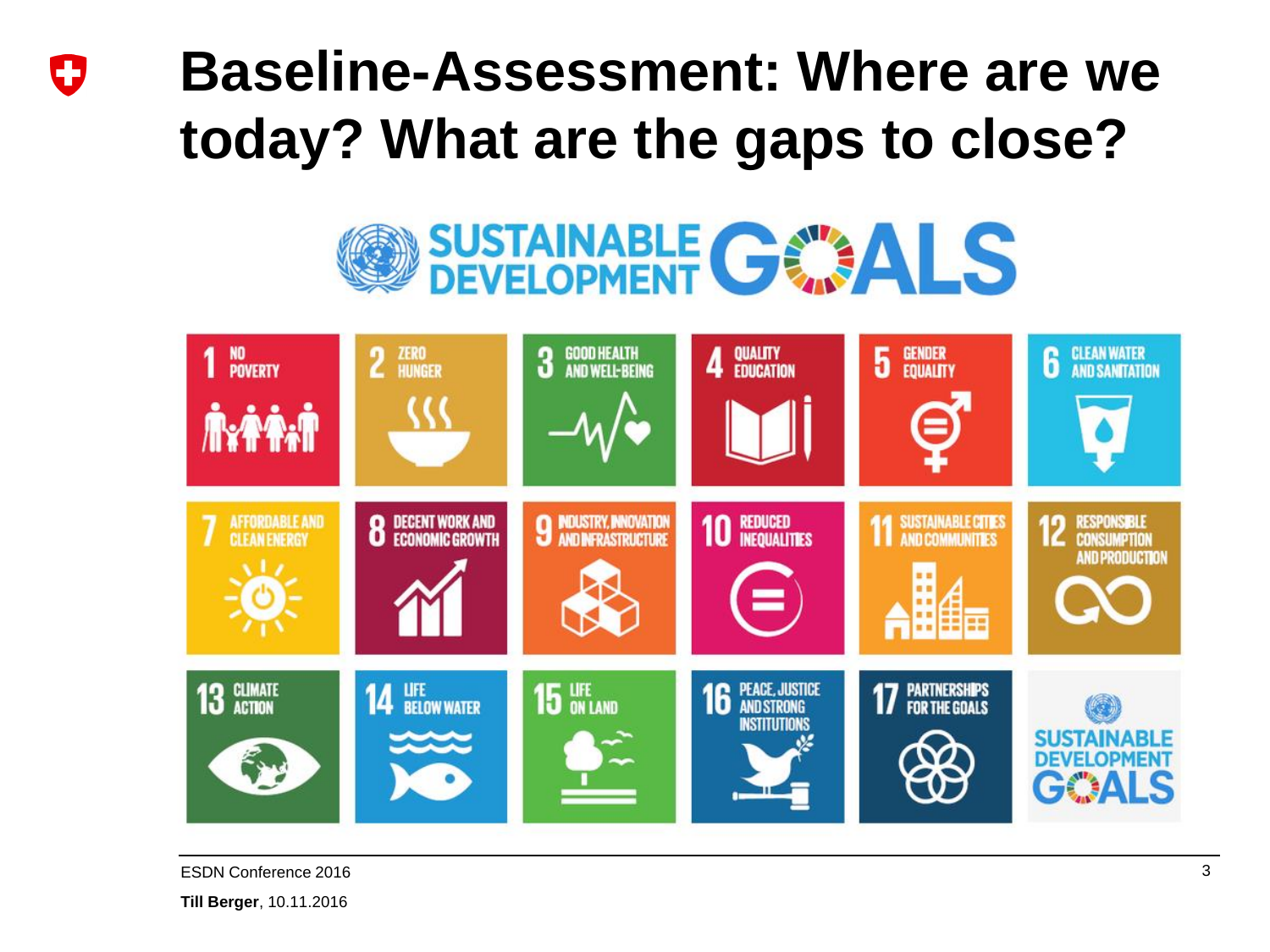#### **Key-Questions of the Assessment** U

**Questions Comments**

ESDN Conference 2016 4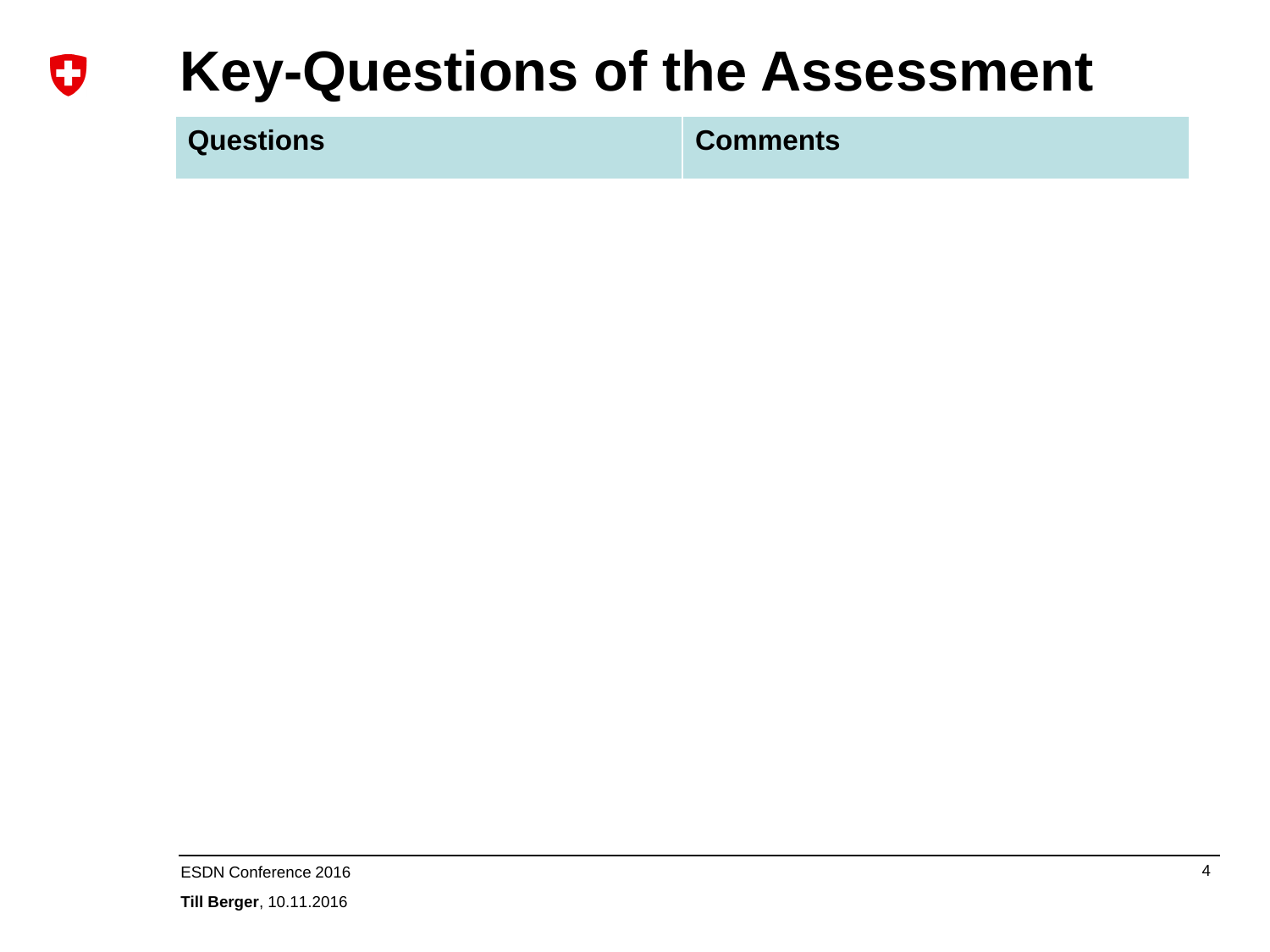#### **From Assessment to Action** IJ

Assessment (incl. evaluation of needed action from public sector, economy, civil society and science) Report to the FC: **Public Report (online)** recommendations for closing the gap Report to the UN (HLPF) Stakeholder-Inputs 2020: Basis für new SDS (and new legislative planning) Orientation for Federal **Offices** Contributions from economy, civil society and science Sharing good practices, exchange, build partnerships Contextualisation and integration in sustainability reporting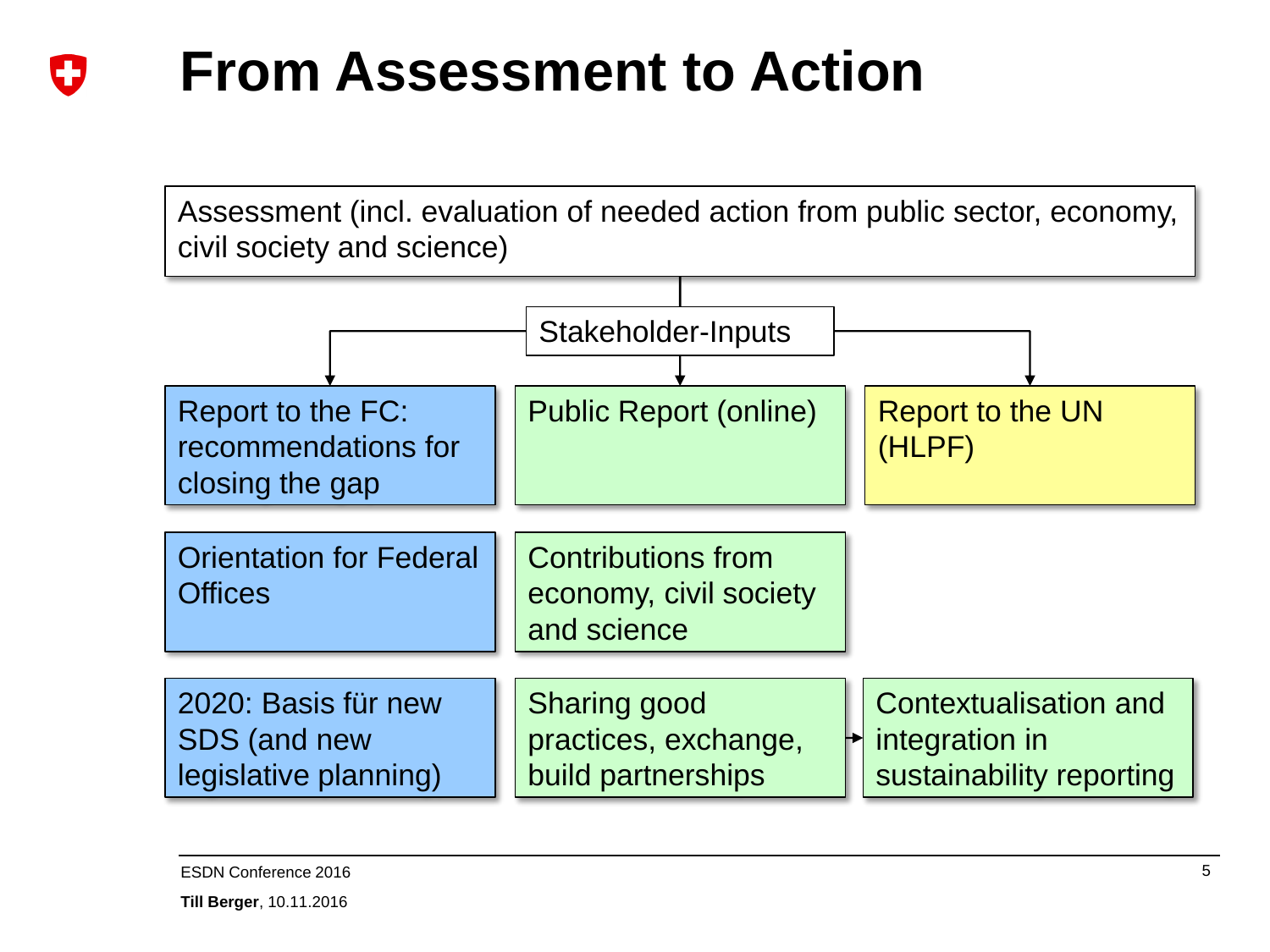## **Co-operation with Cantons and**  IJ **Communes**

- Inputs to the Baseline-Assessment by
	- Cantonal directors' conferences (envorironment & planning, education etc.)
	- Associations of swiss cities and communes
- Dialogue with the conference of cantonal governments
	- Communication of the 2030 Agenda and SDGs
	- Building-up co-ordination structures such as a cantonal conference of sustainability units and delegates
	- Developing common guidelines for the local implementation of the 2030 Agenda
- Further measures
	- Continuation of «Cercle Indicateurs» and adaptation of these Indicators to the SDGs
	- Cantonal sustainability strategies